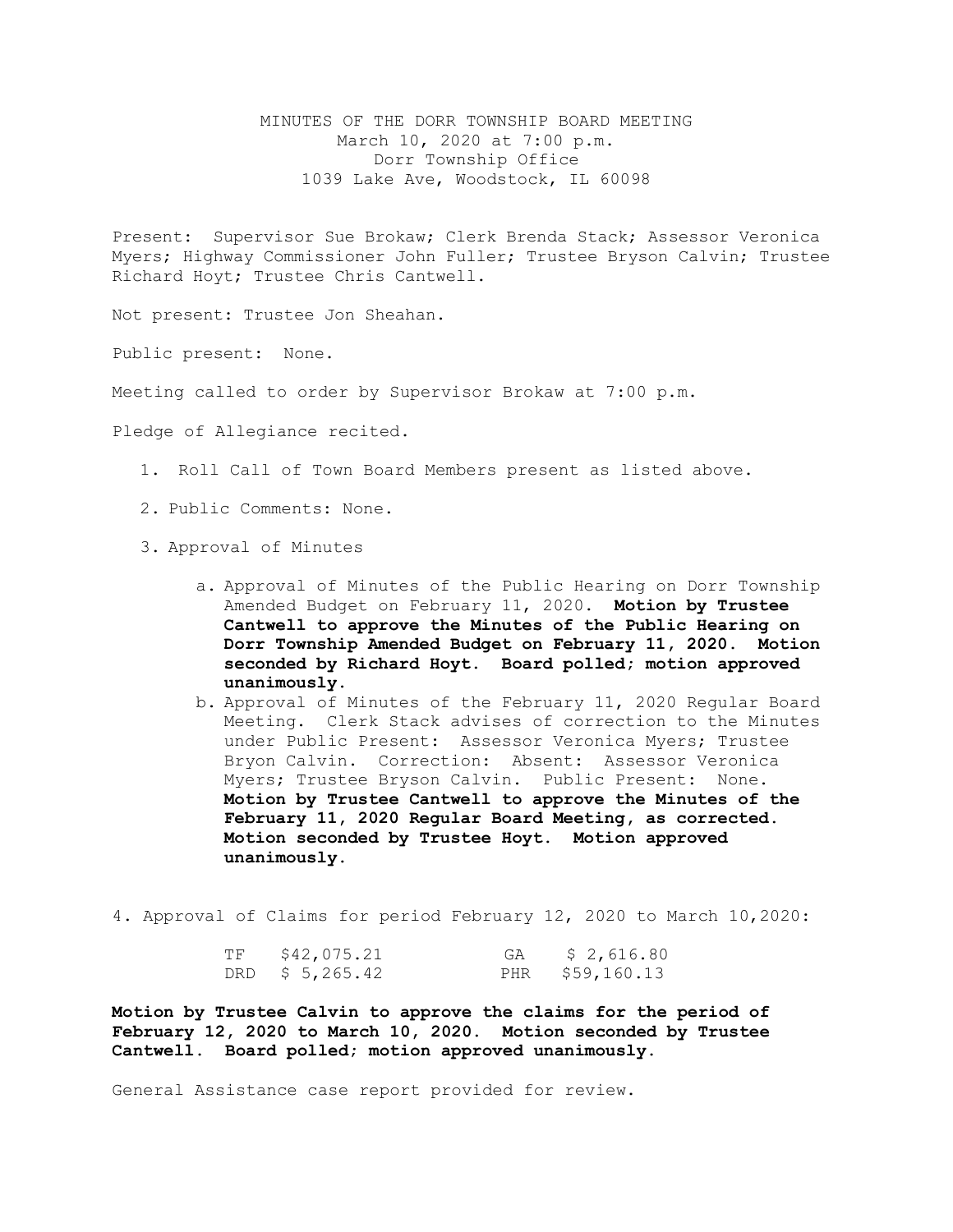## Page 2 – 03/10/2020

Supervisor Brokaw requests approval for payment of any incoming outstanding bills to include in current budget through March 31, 2020. **Motion by Trustee Cantwell to approve payment of any incoming outstanding bills through end of fiscal year March 31, 2020. Motion seconded by Trustee Calvin. Motion approved unanimously.**

5. Approval of Proposed Agenda for the Annual Town Meeting on April 14, 2020.

**Motion by Supervisor Brokaw to approve the proposed Agenda for the April 14, 2020 Annual Town Meeting. Motion seconded by Trustee Cantwell. Motion approved unanimously**

- 6. Tentative Budgets
	- a. Township
	- b. Road District

Copies of Dorr Township Budget & Appropriation Ordinance and Dorr Road District Budget & Appropriation Ordinance provided for Board members. Notice of budget meetings required to be published. Set date and time for hearing - suggested at next month's meeting prior to Annual Town Meeting and Regular Meeting. Annual Town Meeting is at 6:30 p.m. and Regular Meeting is at 7:00 p.m. Set Dorr Township Budget hearing for 6:00 p.m. on April 14, 2020, with Dorr Road District Budget hearing immediately following.

7. Transfer of Appropriations

Supervision Brokaw explains purpose of transfers – some line items went over; others in Road District General Road Fund are being transferred in the same fund for down payment on anticipated purchase of equipment, and Permanent Hard Road Fund for payment to City of Crystal Lake on monies owed for 2011 Route 176 and Briarwood project pursuant to Intergovernmental Agreement.

Town Fund from line item 11410 to line item 11440 the sum of \$1,000.00. **Motion by Trustee Cantwell to approve the transfer of appropriation; motion seconded by Trustee Hoyt. Motion approved unanimously.**

General Road Fund from line item 34430 to line item 34445 the sum of \$500.00. **Motion by Trustee Calvin to approve the transfer of appropriation; motion seconded by Trustee Cantwell. Motion approved unanimously.**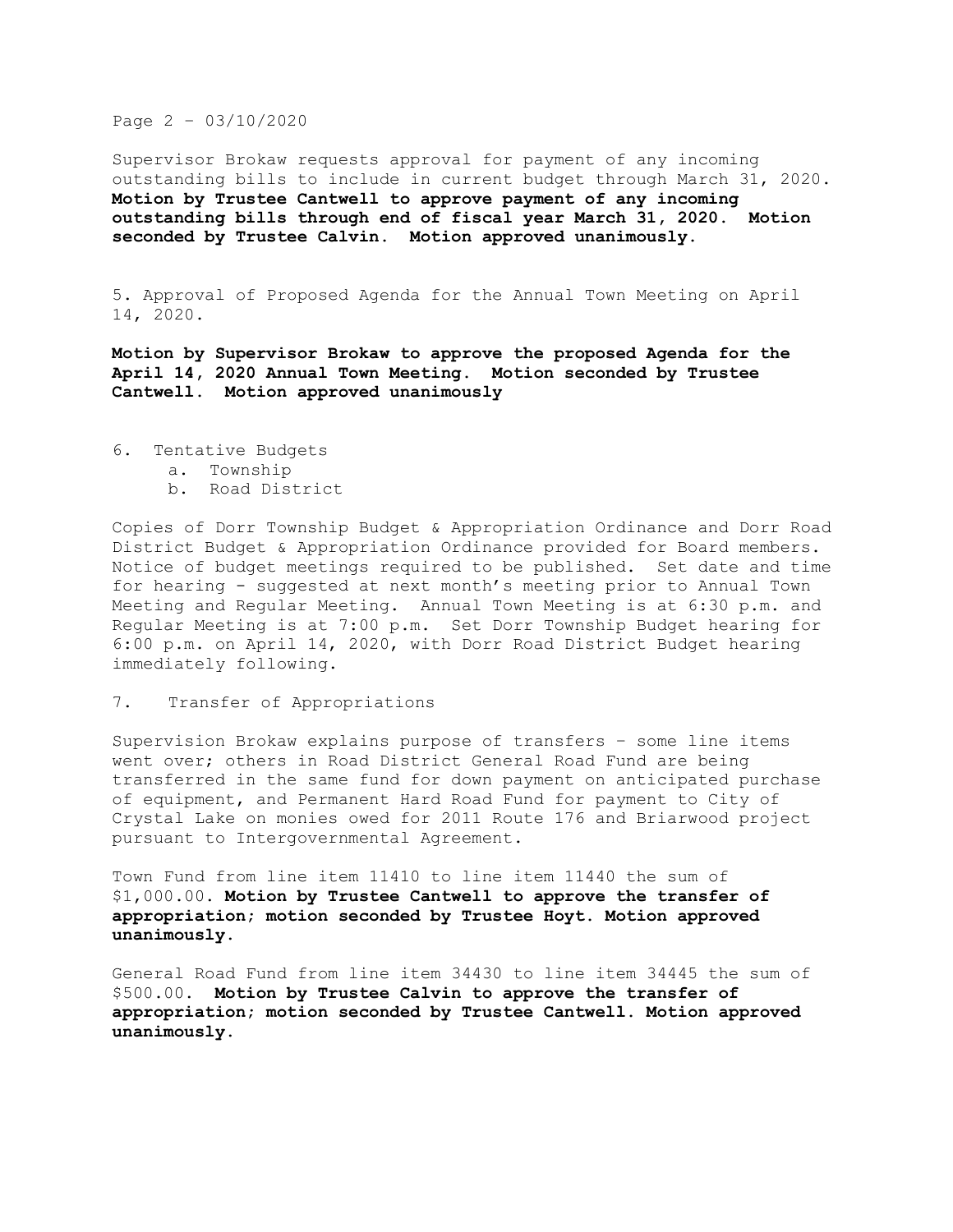## **Page 3 – 03/10/2020**

General Road Fund from line item 34410 to line item 34481 the sum of \$4,000.00. **Motion by Trustee Cantwell to approve the transfer of appropriation; motion seconded by Trustee Hoyt. Motion approved unanimously.**

General Road Fund from line item 34411 to line item 34481 the sum of \$10,000.00. **Motion by Trustee Calvin to approve the transfer of appropriation; motion seconded by Trustee Cantwell. Motion approved unanimously.**

General Road Fund line item 34467 to line item 34481 the sum of \$4,000.00. **Motion by Trustee Calvin to approve the transfer of appropriation; motion seconded by Trustee Cantwell. Motion approved unanimously.**

Permanent Hard Road Fund line item 40400 to line item 40413 the sum of \$20,000.00. **Motion by Supervisor Brokaw to approve the transfer of appropriation; motion seconded by Trustee Cantwell. Motion approved unanimously.**

Permanent Hard Road Fund line item 40403 to line item 40413 the sum of \$10,000.00. **Motion by Trustee Cantwell to approve the transfer of appropriation; motion seconded by Trustee Calvin. Motion approved unanimously.**

## 8. Legislative Updates

Supervisor Brokaw advises she has no Legislative Updates, other than what was in the Perspective Magazine this month – all counties in Illinois to be included in consolidation legislature instead of just McHenry County. Topics Day April 1, 2020 in Springfield.

## 9. Reports:

**Supervisor –** Supervisor Brokaw advises we have received requests for donations. McHenry County Fair Foundation – tiers of donation of \$50,00, \$150.00, \$300.00, \$500.00, \$1,000.00, \$2,500.00, and \$5,000.00. Last year's donation briefly discussed. They are a non-profit, but they do make a profit. Letter received requesting donation to be emailed to Board members for review. \*Add item to Future Agenda Items. Donation request from University of Illinois Extension Service. We had done this years ago; they advise McHenry Township and Algonquin Township donate; requesting \$1,000.00 donation. Letter requesting donation to be emailed to Board members for review. \*Add item to Future Agenda Items. Office has new copy machine;